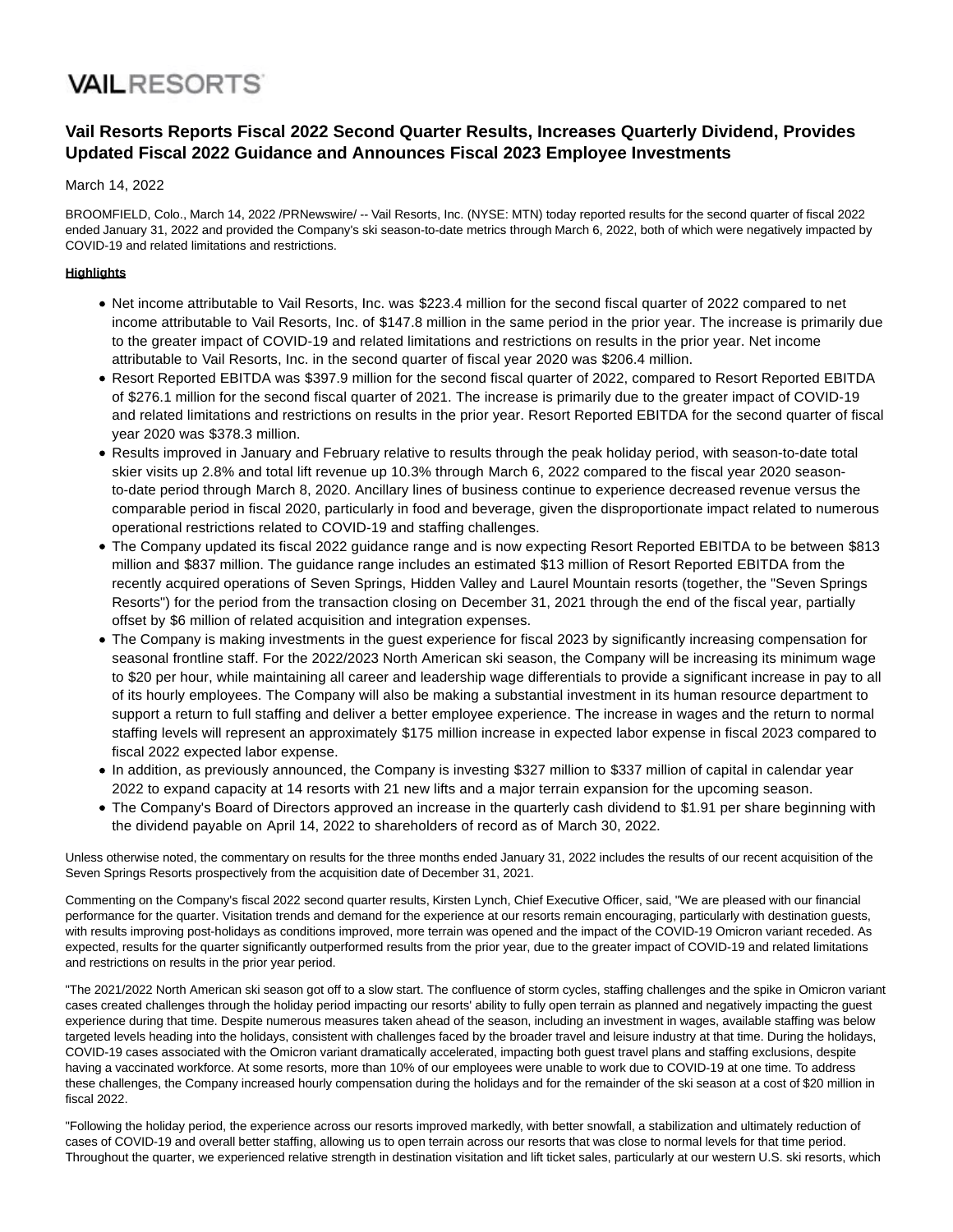exceeded our expectations in January in particular. Whistler Blackcomb was, as anticipated, disproportionately impacted by COVID-19 related travel restrictions, creating challenging results for U.S. destination and international visitation to the resort. Excluding the Seven Springs Resorts, total visitation for the quarter increased 2% compared to the second fiscal quarter of 2020.

"Relative to the second fiscal quarter of 2020, our ancillary lines of business experienced revenue declines, particularly in food and beverage, which was disproportionately impacted by numerous operational restrictions associated with COVID-19 and overall staffing challenges. Resort net revenue for the second fiscal quarter of 2022 decreased 2% relative to the comparable period in fiscal year 2020, primarily as a result of the headwinds in our ancillary lines of business and approximately \$33 million of pass revenue that would have been recognized in the second fiscal quarter of 2022, but was deferred to the third fiscal quarter as a result of delayed openings for a number of our resorts. Our lodging business experienced strong results during the quarter, with average daily rates ("ADR") exceeding our expectations, partially offset by lower than expected occupancy rates, particularly during the early season.

"Relative to the second fiscal quarter of 2020, Resort Reported EBITDA increased 5% despite the challenging early season conditions and COVID-19 related dynamics. Resort Reported EBITDA margin for the second quarter of fiscal 2022 was 43.9%, an increase from 40.9% in the second quarter of fiscal 2020."

#### **Season-to-Date Metrics through March 6, 2022 & Interim Results Commentary**

The Company reported certain ski season metrics for the period from the beginning of the ski season through March 6, 2022, compared to each of the two prior year periods through March 7, 2021 and March 8, 2020, respectively. Given the significant impacts of COVID-19 in the prior year period, including significant capacity restrictions that limited skier visits and ancillary revenue, the Company is also providing metrics relative to the comparable fiscal year 2020 season-to-date period, which was prior to our announcement to close our resorts on March 15, 2020 for the remainder of the 2019/2020 season. The reported ski season metrics are for our North American destination mountain resorts and regional ski areas, and exclude the results of our recently acquired Seven Springs Resorts and our Australian ski areas in all periods. The reported ski season metrics include growth for season pass revenue based on estimated fiscal year 2022 North American season pass revenue compared to both fiscal 2021 and fiscal 2020 North American season pass revenue. The data mentioned in this release is interim period data and is subject to fiscal quarter end review and adjustments.

- Season-to-date through March 6, 2022, total skier visits were up 11.7% compared to the prior year season-to-date period and up 2.8% compared to the fiscal year 2020 season-to-date period.
- Season-to-date total lift ticket revenue, including an allocated portion of season pass revenue for each applicable period, was up 21.0% compared to the prior year season-to-date period and up 10.3% compared to the fiscal year 2020 seasonto-date period.
- Season-to-date ski school revenue was up 60.2% and dining revenue was up 75.7% compared to the prior year seasonto-date period. Relative to the comparable period in fiscal year 2020, ski school revenue and dining revenue were down 8.9% and down 27.0%, respectively. Retail/rental revenue for North American resort and ski area store locations was up 40.7% compared to the prior year season-to-date period, and down 2.8% versus the comparable season-to-date period in fiscal year 2020.

Commenting on the season-to-date metrics, Lynch said, "Company performance has continued to improve throughout the post-Christmas period, with particular strength in destination visitation and lift ticket sales. Despite significant growth of our pass program this year, visitation for the season-to-date period was only modestly up 2.8% compared to fiscal 2020, given the Company's strategy to shift lift ticket guests into an advance commitment pass product. Whistler Blackcomb was negatively impacted by COVID-19 related travel restrictions, creating challenging results for U.S. destination and international visitation to the resort. The ancillary lines of business continue to experience revenue declines, particularly in food and beverage, which is disproportionately impacted by numerous operational restrictions associated with staffing and COVID-19."

Lynch continued, "It is important to highlight that our season pass unit growth of 47% for fiscal year 2022 created significant revenue stability in a period with challenging early season conditions and COVID-19 impacts. The growth in pass units did not drive dramatic increases in visitation, as the Company is shifting lift ticket guests into advance commitment products. In fact, the growth we saw in visitation in the period ending March 6, 2022, compared to fiscal 2020, occurred on weekdays and non-holiday periods, which were up approximately 9% in visits, compared to weekend and holiday periods, which were approximately flat in visits. We also saw peak daily visitation at our resorts during the period, very consistent with previous years. For the season-to-date period ending March 6, 2022, 69% of our visits came from season pass holders compared to 56% of visits in the same period in fiscal year 2020. We remain committed to our strategy to move lift ticket purchasers into advance commitment products, which offers benefits to our guests, and stability to our employees, our communities and our Company.

#### **Operating Results**

A more complete discussion of our operating results can be found within the Management's Discussion and Analysis of Financial Condition and Results of Operations section of the Company's Form 10-Q for the second fiscal quarter ended January 31, 2022, which was filed today with the Securities and Exchange Commission. The following are segment highlights:

#### **Mountain Segment**

Total lift revenue increased \$90.8 million, or 21.1%, compared to the same period in the prior year, to \$521.6 million for the three months ended January 31, 2022, primarily due to an increase in pass product revenue and an increase in non-pass lift ticket purchases. Pass product revenue, although primarily collected prior to the ski season, is recognized in the Consolidated Condensed Statements of Operations throughout the ski season on a straight-line basis using the skiable days of the season to date relative to the total estimated skiable days of the season. Challenging early season conditions during the early portion of the 2021/2022 North American ski season resulted in delayed openings for a number of our resorts and, as a result, we expect to recognize approximately \$33 million of pass revenue during the three months ending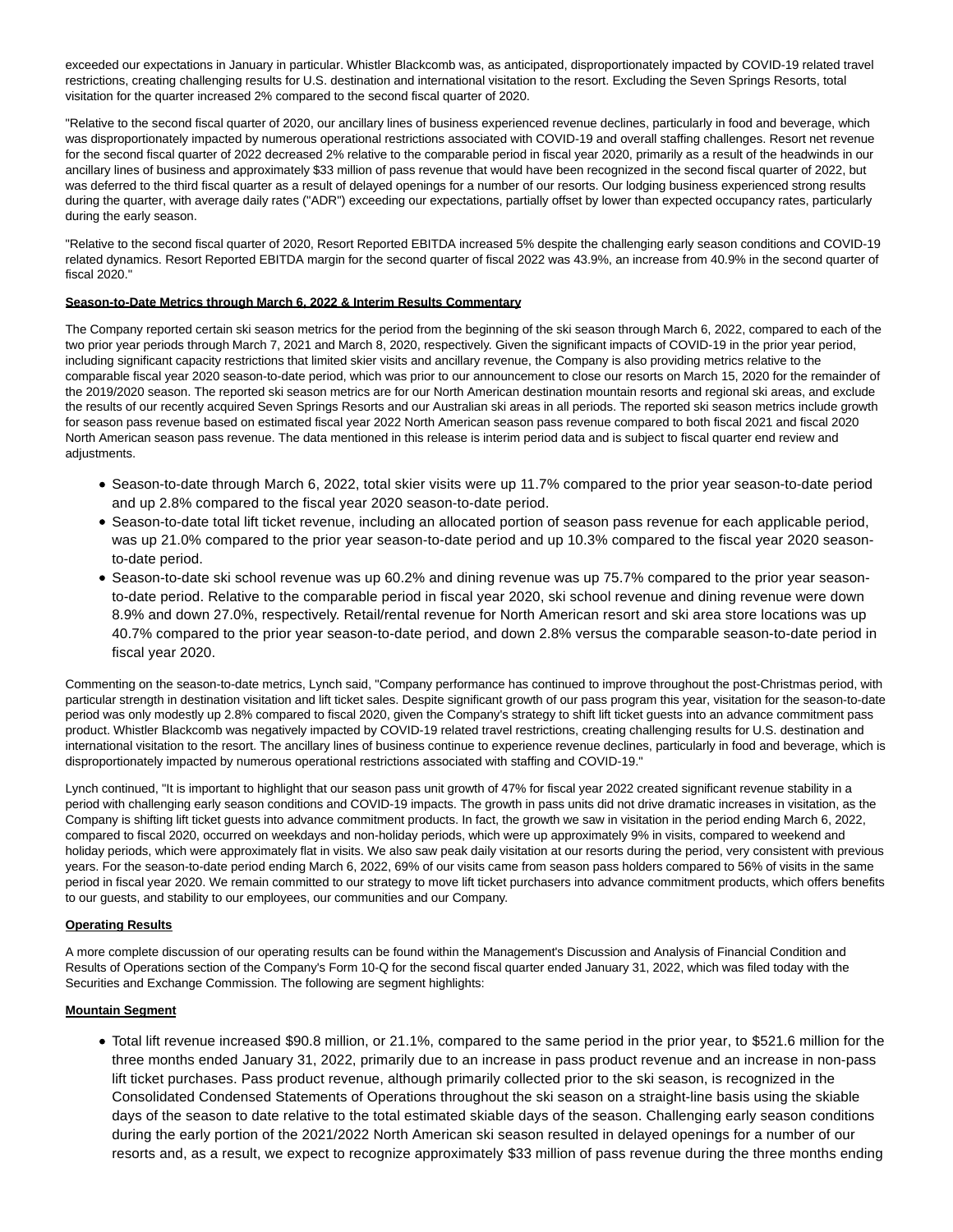April 30, 2022 that would have otherwise been recognized during the three months ended January 31, 2022.

- Ski school revenue increased \$35.7 million, or 63.3%, dining revenue increased \$21.8 million, or 67.7%, retail/rental revenue increased \$36.7 million, or 40.7%, and other revenue increased \$7.4 million, or 22.7%, each primarily due to fewer COVID-19 related limitations and restrictions on our North American winter operations as compared to the prior year, as well as an increase in demand over the prior year.
- Operating expense increased \$86.1 million, or 23.9%, which was primarily attributable to increased variable expenses associated with increases in revenue, and the impact of cost discipline efforts in the prior year associated with lower levels of operations, including limitations, restrictions and closures resulting from COVID-19.
- Mountain Reported EBITDA increased \$106.0 million, or 37.5%, for the second quarter compared to the same period in the prior year, which includes \$5.4 million of stock-based compensation expense for the three months ended January 31, 2022 compared to \$5.5 million in the same period in the prior year.

#### **Lodging Segment**

- Lodging segment net revenue (excluding payroll cost reimbursements) for the three months ended January 31, 2022 increased \$29.8 million, or 73.9%, as compared to the same period in the prior year, primarily as a result of fewer COVID-19 related limitations and restrictions as compared to the prior year, as well as an increase in demand and ADR compared to the prior year.
- Lodging Reported EBITDA for the three months ended January 31, 2022 increased \$15.8 million, or 244.6%, for the second quarter compared to the same period in the prior year, which includes \$1.0 million of stock-based compensation expense for both the three months ended January 31, 2022 and 2021.

#### **Resort - Combination of Mountain and Lodging Segments**

- Resort net revenue increased \$222.0 million, or 32.4%, compared to the same period in the prior year, to \$906.4 million for the three months ended January 31, 2022.
- Resort Reported EBITDA was \$397.9 million for the three months ended January 31, 2022, an increase of \$121.8 million, or 44.1%, compared to the same period in the prior year, which includes \$2.6 million of acquisition and integration related expenses which are recorded within Mountain other operating expense.

#### **Total Performance**

- Total net revenue increased \$221.9 million, or 32.4%, to \$906.5 million for the three months ended January 31, 2022 as compared to the same period in the prior year.
- Net income attributable to Vail Resorts, Inc. was \$223.4 million, or \$5.47 per diluted share, for the second quarter of fiscal 2022 compared to net income attributable to Vail Resorts, Inc. of \$147.8 million, or \$3.62 per diluted share, in the second fiscal quarter of the prior year. Additionally, fiscal 2022 second quarter net income included the after-tax effect of acquisition and integration related expenses of approximately \$2.0 million.

#### **Return of Capital**

Commenting on capital allocation, Lynch said, "Our liquidity position remains strong. Our total cash and revolver availability as of January 31, 2022 was approximately \$2.0 billion, with \$1.4 billion of cash on hand, \$417 million of U.S. revolver availability under the Vail Holdings Credit Agreement and \$214 million of revolver availability under the Whistler Credit Agreement. As of January 31, 2022, our Net Debt was 2.1 times trailing twelve months Total Reported EBITDA. We are pleased to announce that our Board of Directors has declared a quarterly cash dividend on Vail Resorts' common stock of \$1.91 per share. The dividend will be payable on April 14, 2022 to shareholders of record as of March 30, 2022. Additionally, a Canadian dollar equivalent dividend on the exchangeable shares of Whistler Blackcomb Holdings Inc. will be payable on April 14, 2022 to shareholders of record as of March 30, 2022. The exchangeable shares were issued to certain Canadian persons in connection with our acquisition of Whistler Blackcomb Holdings Inc. We will continue to be disciplined stewards of our capital and remain committed to prioritizing investments in our guest and employee experience, high-return capacity expanding capital projects, strategic acquisition opportunities and returning capital to our shareholders through our quarterly dividend and share repurchase programs."

#### **Commitment to our Employees and Guests**

Commenting on the Company's investments for the 2022/2023 ski season, Lynch said, "As we turn our attention to the 2022/2023 ski season and beyond, the Company will be making its largest ever investment in both its employees and its resorts, to ensure we continue to deliver our Company mission of an Experience of a Lifetime. The experience of our employees and guests is core to our business model, and the Company intends to use its financial resources and the stability it has created through its season pass program to continue to aggressively reinvest to deliver that experience. We believe our business model allows us to make these investments and achieve our short and long-term financial growth objectives."

#### **Employee Investments**

Commenting on the employee experience, Lynch said, "Our employees are the core of Vail Resorts' mission of creating an Experience of a Lifetime. We are pleased to announce a significant investment in our employees for next winter season, with an increase in the minimum hourly wage offered across all 37 of our North American resorts to \$20 per hour for all U.S. employees and C\$20 per hour for all Canadian employees, and an increase in wage rates for hourly employees as we maintain all leadership and career stage differentials. Roles that have specific experiences or certification as prerequisites, such as entry-level patrol, commercial drivers, and maintenance technicians will start at \$21 per hour. Tipped employees will be guaranteed a minimum of \$20 per hour. The Company will also be assessing targeted increases, beyond inflation, for our salaried employees and will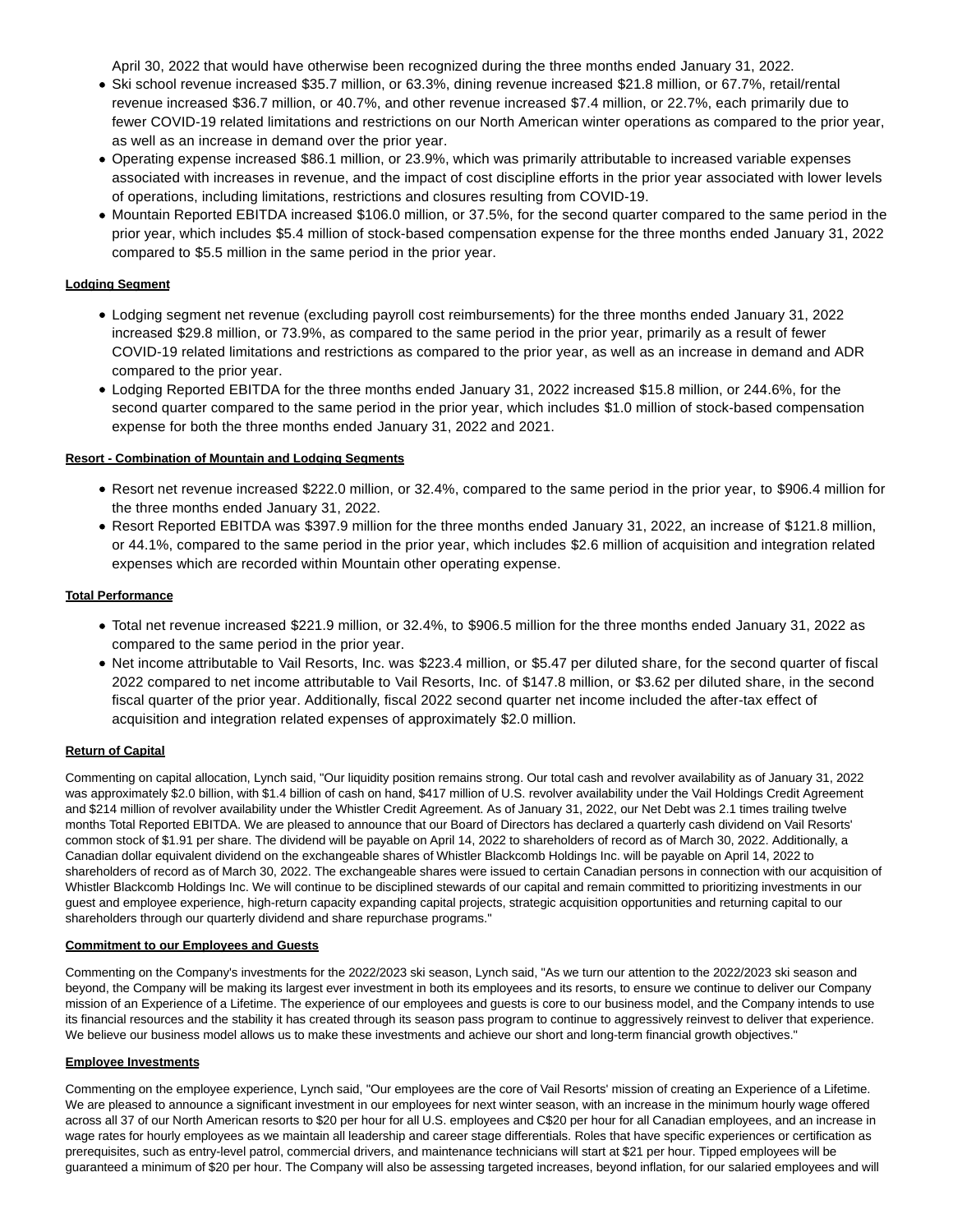be making a significant investment in our human resource department to ensure the right level of employee support, development and recruiting. Talent is our most important asset and our strategic priority at all levels of the Company and we expect these investments will be an important step to enhance the experience for our employees through increased hiring, retention and talent development. Our employee investments are intended to help us achieve normal staffing levels, and in turn, deliver an outstanding guest experience. The increase in wages and the return to normal staffing levels will represent an approximately \$175 million increase in expected labor expense in fiscal 2023 compared to fiscal 2022 expected labor expense, including inflationary adjustments."

#### **Capital Investments**

Regarding calendar year 2022 capital expenditures, Lynch said, "We remain dedicated to delivering an exceptional guest experience and will continue to prioritize reinvesting into the experience at our resorts. We are committed to continually increasing capacity through lift, terrain and food and beverage expansion projects and are making a significant one-time incremental investment this year to accelerate that strategy. As previously announced on September 23, 2021, we are excited to be proceeding with our ambitious capital investment plan for calendar year 2022 of approximately \$315 million to \$325 million across our resorts, excluding one-time investments related to integration activities, employee housing development projects and real estate related projects.

"The plan includes approximately \$180 million for the installation of 21 new or replacement lifts across 14 of our resorts and a transformational lift-served terrain expansion at Keystone. In addition to the two brand new lift configurations at Vail and Keystone, the replacement lifts will collectively increase lift capacity at those lift locations by more than 45%. All of the projects in the plan are subject to regulatory approvals and expected to be completed in time for the 2022/2023 North American winter season.

"The core capital plan is approximately \$150 million above our typical annual capital plan, based on inflation and previous additions for acquisitions, and includes approximately \$20 million of incremental spending to complete the one-time capital plans associated with the Peak Resorts and Triple Peaks acquisitions and \$3 million for the addition of annual capital expenditures associated with the Seven Springs Resorts.

"We continue to remain highly focused on developing and leveraging our data-driven approach to marketing and operating the business. Our planned investments include network-wide scalable technology that will enhance our analytics, e-commerce and guest engagement tools to improve our ability to target our guest outreach, personalize messages and improve conversion. We will also be investing in broader self-service capabilities to improve guests' online experience and engagement. In addition, we have announced a \$4 million capital investment plan in Vail Resorts' Commitment to Zero initiative, which includes targeted investments in high efficiency snowmaking, heating and cooling infrastructure and lighting to further improve our energy efficiency and make meaningful progress toward our 2030 goal.

"We plan to spend approximately \$9 million on integration activities related to the recently acquired Seven Springs Resorts. Including one-time investments related to integration activities and \$3 million associated with real estate related projects, our total capital plan is expected to be approximately \$327 million to \$337 million. Including our calendar year 2022 capital plan, Vail Resorts will have invested over \$2 billion in capital since launching the Epic Pass, increasing capacity, improving the guest experience and creating an integrated resort network."

#### **Outlook**

Commenting on fiscal 2022 guidance, Lynch said, "Despite the challenging start to the season through the holidays, we have increased the midpoint of our Resort Reported EBITDA guidance as compared to our original guidance, demonstrating the resilience of our business model and the benefits of our advance commitment strategy. The update to guidance is primarily driven by the strong demand from destination guests at our western U.S. resorts, particularly with regard to lift ticket sales, that we expect will continue through the remainder of the season and the contribution from the Seven Springs Resorts. Additionally, our Lodging business is expected to outperform our original expectations in the remainder of the year with a strong outlook on both occupancy and ADR across our properties and the addition of the Seven Springs Resorts. The outperformance is partially offset by the challenging U.S. destination and international visitation trends at Whistler Blackcomb, the \$20 million investment in front-line staff bonuses, increased wages for our summer operations and the inclusion of an estimated \$6 million in acquisition and integration related expenses specific to the Seven Springs Resorts. We now expect net income attributable to Vail Resorts, Inc. for fiscal 2022 to be between \$304 million and \$350 million, and Resort Reported EBITDA for fiscal 2022 to be between \$813 million and \$837 million. We estimate Resort EBITDA Margin for fiscal 2022 to be approximately 32.9%, using the midpoint of the guidance range. The updated outlook for fiscal year 2022 assumes normal conditions and operations across our resorts for the remainder of the ski season and no incremental travel or operating restrictions associated with COVID-19 that could negatively impact our results, including for our Australian resorts in the fourth quarter. The guidance assumes an exchange rate of \$0.79 between the Canadian Dollar and U.S. Dollar related to the operations of Whistler Blackcomb in Canada and an exchange rate of \$0.72 between the Australian Dollar and U.S. Dollar related to the operations of Perisher, Falls Creek and Hotham in Australia."

Commenting on the outlook for fiscal 2022, Lynch said, "There are a number of dynamics related to COVID-19 and unusual weather that are negatively impacting fiscal 2022 that are important to highlight as we begin to plan for fiscal 2023. All of the estimates below assume normal conditions throughout our ski seasons, continued strength in consumer demand, consistent economic dynamics relative to what exists today and no material ongoing impacts from COVID-19.

- Travel trends at Whistler Blackcomb, our Australian resorts and our group business were all materially, negatively impacted by COVID-19 in fiscal 2022, and early season results across our resorts were depressed with challenging snowfall and conditions. Returning to normalized levels would result in estimated incremental Resort Reported EBITDA of approximately \$100 million in fiscal 2022;
- The Seven Springs Resorts did not have a full year of operating results, and was impacted by acquisition and integration related expenses. Full year results with no acquisition or integration related expenses would result in estimated incremental Resort Reported EBITDA of approximately \$7 million in fiscal 2022;
- Our ancillary businesses were capacity constrained in fiscal 2022 by staffing and, in the case of dining, by operational restrictions associated with COVID-19. Returning our ancillary business to normalized levels would result in estimated incremental Resort Reported EBITDA of approximately \$75 million in fiscal 2022, which includes the incremental revenue and operating expense associated with normal capacity but excludes incremental labor expense. The normalized labor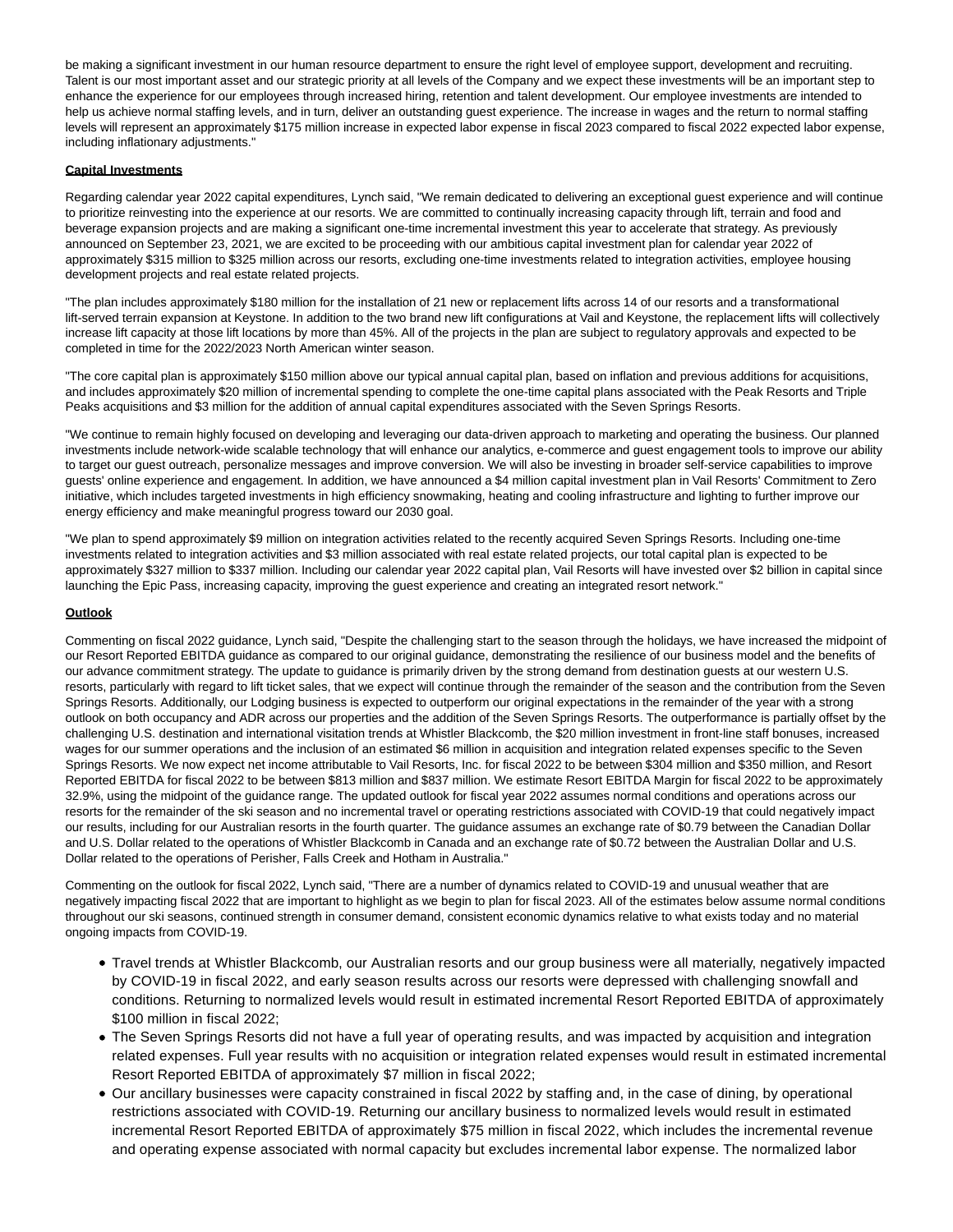#### expense for the ancillary businesses is included in the approximate \$175 million labor investment.

Offsetting the estimated \$182 million of expected favorable Resort Reported EBITDA impact from returning the business to normal levels noted above relative to projected fiscal 2022 results is the approximate \$175 million labor increase from fiscal 2022 to fiscal 2023 that is expected to be necessary to return the Company to normal staffing levels given the staffing shortages in fiscal 2022 and the current labor market dynamics in our resort communities. The estimates above do not take into account any fiscal 2023 projections for volume, price or expense growth, which will be evaluated and incorporated in our full year fiscal 2023 guidance that we plan to outline in September 2022.

The following table reflects the forecasted guidance range for the Company's fiscal year ending July 31, 2022, for Reported EBITDA (after stock-based compensation expense) and reconciles such Reported EBITDA guidance to net income attributable to Vail Resorts, Inc. **Fiscal 2022 Guidance**

|                                                     | Fiscal 2022 Guidance |                              |    |                 |  |  |
|-----------------------------------------------------|----------------------|------------------------------|----|-----------------|--|--|
|                                                     |                      | (In thousands)               |    |                 |  |  |
|                                                     |                      | For the Year Ending          |    |                 |  |  |
|                                                     |                      | July 31, 2022 <sup>(6)</sup> |    |                 |  |  |
|                                                     |                      | <b>Low End</b>               |    | <b>High End</b> |  |  |
|                                                     |                      | Range                        |    | Range           |  |  |
| Net income attributable to Vail Resorts, Inc.       | \$                   | 304,000                      | \$ | 350,000         |  |  |
| Net income attributable to noncontrolling interests |                      | 21,000                       |    | 15,000          |  |  |
| Net income                                          |                      | 325,000                      |    | 365,000         |  |  |
| Provision for income taxes (1)                      |                      | 67,000                       |    | 76,000          |  |  |
| Income before provision for income taxes            |                      | 392,000                      |    | 441,000         |  |  |
| Depreciation and amortization                       |                      | 254,000                      |    | 248,000         |  |  |
| Interest expense, net                               |                      | 149,000                      |    | 143,000         |  |  |
| Other $(2)$                                         |                      | 13,000                       |    | 6,000           |  |  |
| <b>Total Reported EBITDA</b>                        | \$                   | 808,000                      | \$ | 838,000         |  |  |
|                                                     |                      |                              |    |                 |  |  |
| Mountain Reported EBITDA (3)                        | \$                   | 783,000                      | \$ | 807,000         |  |  |
| Lodging Reported EBITDA <sup>(4)</sup>              |                      | 28,000                       |    | 32,000          |  |  |
| Resort Reported EBITDA (5)                          |                      | 813,000                      |    | 837,000         |  |  |
| <b>Real Estate Reported EBITDA</b>                  |                      | (5,000)                      |    | 1,000           |  |  |
| <b>Total Reported EBITDA</b>                        | \$                   | 808,000                      | \$ | 838,000         |  |  |

(1) The provision for income taxes may be impacted by excess tax benefits primarily resulting from vesting and exercises of equity awards. Our estimated provision for income taxes does not include the impact, if any, of unknown future exercises of employee equity awards, which could have a material impact given that a significant portion of our awards are in-the-money.

 $<sup>(2)</sup>$  Our guidance includes certain known changes in the fair value of the contingent consideration based solely on the passage of time and resulting</sup> impact on present value. Guidance excludes any change based upon, among other things, financial projections including long-term growth rates for Park City, which such change may be material. Separately, the intercompany loan associated with the Whistler Blackcomb transaction requires foreign currency remeasurement to Canadian dollars, the functional currency of Whistler Blackcomb. Our guidance excludes any forward looking change related to foreign currency gains or losses on the intercompany loans, which such change may be material.

(3) Mountain Reported EBITDA also includes approximately \$21 million of stock-based compensation.

(4) Lodging Reported EBITDA also includes approximately \$4 million of stock-based compensation.

(5) The Company provides Reported EBITDA ranges for the Mountain and Lodging segments, as well as for the two combined. The low and high of the expected ranges provided for the Mountain and Lodging segments, while possible, do not sum to the high or low end of the Resort Reported EBITDA range provided because we do not expect or assume that we will hit the low or high end of both ranges.

 $(6)$  Guidance estimates are predicated on an exchange rate of \$0.79 between the Canadian Dollar and U.S. Dollar, related to the operations of Whistler Blackcomb in Canada and an exchange rate of \$0.72 between the Australian Dollar and U.S. Dollar, related to the operations of our Australian ski areas.

#### **Earnings Conference Call**

The Company will conduct a conference call today at 5:00 p.m. eastern time to discuss the financial results. The call will be webcast and can be accessed a[t www.vailresorts.com i](http://www.vailresorts.com/)n the Investor Relations section, or dial (800) 289-0720 (U.S. and Canada) or (323) 701-0160 (international). A replay of the conference call will be available two hours following the conclusion of the conference call through March 28, 2022, at 8:00 p.m. eastern time. To access the replay, dial (888) 203-1112 (U.S. and Canada) or (719) 457-0820 (international), pass code 9288951. The conference call will also be archived at [www.vailresorts.com.](http://www.vailresorts.com/)

#### **About Vail Resorts, Inc. (NYSE: MTN)**

Vail Resorts, Inc., through its subsidiaries, is the leading global mountain resort operator. Vail Resorts' subsidiaries operate 40 destination mountain resorts and regional ski areas, including Vail, Beaver Creek, Breckenridge, Keystone and Crested Butte in Colorado; Park City in Utah; Heavenly, Northstar and Kirkwood in the Lake Tahoe area of California and Nevada; Whistler Blackcomb in British Columbia, Canada; Perisher, Falls Creek and Hotham in Australia; Stowe, Mount Snow, Okemo in Vermont; Hunter Mountain in New York; Mount Sunapee, Attitash, Wildcat and Crotched in New Hampshire; Stevens Pass in Washington; Seven Springs, Hidden Valley, Laurel Mountain, Liberty, Roundtop, Whitetail, Jack Frost and Big Boulder in Pennsylvania; Alpine Valley, Boston Mills, Brandywine and Mad River in Ohio; Hidden Valley and Snow Creek in Missouri; Wilmot in Wisconsin; Afton Alps in Minnesota; Mt. Brighton in Michigan; and Paoli Peaks in Indiana. Vail Resorts owns and/or manages a collection of casually elegant hotels under the Rock Resorts brand, as well as the Grand Teton Lodge Company in Jackson Hole, Wyo. Vail Resorts Development Company is the real estate planning and development subsidiary of Vail Resorts, Inc. Vail Resorts is a publicly held company traded on the New York Stock Exchange (NYSE: MTN). The Vail Resorts company website i[s www.vailresorts.com a](http://www.vailresorts.com/)nd consumer website is [www.snow.com.](http://www.snow.com/)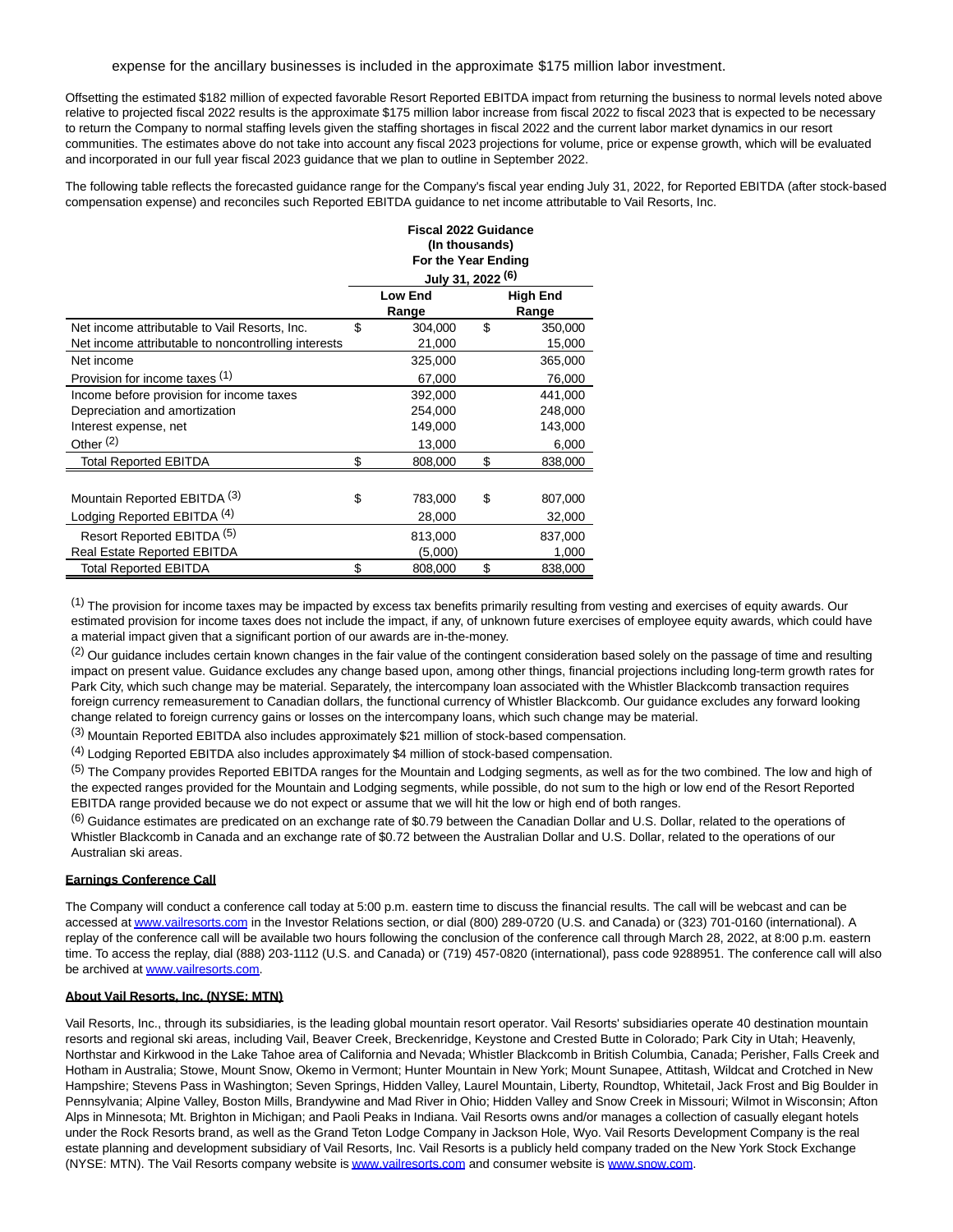#### **Forward-Looking Statements**

Certain statements discussed in this press release and on the conference call, other than statements of historical information, are forward-looking statements within the meaning of the federal securities laws, including the statements regarding fiscal 2022 performance (including the assumptions related thereto), including our expected Resort Reported EBITDA and expected net income; our expectations regarding our liquidity; the effects of the COVID-19 pandemic on, among other things, our operations; expectations related to our season pass sales and products; our expectations related to customer demand and lift ticket sales for the remainder of the 2021/2022 North American ski season; our expectations regarding our ancillary lines of business; the payment of dividends; our planned wage increases; our calendar year 2022 capital plan and expectations related thereto, including timing and our ability to obtain any required regulatory approvals; and the expected estimated incremental annual EBITDA and capital expenditures related to our recent acquisition of the Seven Springs Resorts. Readers are cautioned not to place undue reliance on these forward-looking statements, which speak only as of the date hereof. All forward-looking statements are subject to certain risks and uncertainties that could cause actual results to differ materially from those projected. Such risks and uncertainties include but are not limited to the ultimate duration of COVID-19 and its short-term and long-term impacts on consumer behaviors, the economy generally and our business and results of operations, including the ultimate amount of refunds that we would be required to refund to our pass product holders for qualifying circumstances under our Epic Coverage program; the willingness of our guests to travel due to terrorism, the uncertainty of military conflicts or outbreaks of contagious diseases (such as the ongoing COVID-19 pandemic), and the cost and availability of travel options and changing consumer preferences or willingness to travel; prolonged weakness in general economic conditions, including adverse effects on the overall travel and leisure related industries; unfavorable weather conditions or the impact of natural disasters; risks related to interruptions or disruptions of our information technology systems, data security or cyberattacks; risks related to our reliance on information technology, including our failure to maintain the integrity of our customer or employee data and our ability to adapt to technological developments or industry trends; the seasonality of our business combined with adverse events that may occur during our peak operating periods; competition in our mountain and lodging businesses or with other recreational and leisure activities; the high fixed cost structure of our business; our ability to fund resort capital expenditures; risks related to a disruption in our water supply that would impact our snowmaking capabilities and operations; our reliance on government permits or approvals for our use of public land or to make operational and capital improvements; risks related to federal, state, local and foreign government laws, rules and regulations; risks related to changes in security and privacy laws and regulations which could increase our operating costs and adversely affect our ability to market our products, properties and services effectively; risks related to our workforce, including increased labor costs; loss of key personnel and our ability to hire and retain a sufficient seasonal workforce; a deterioration in the quality or reputation of our brands, including our ability to protect our intellectual property and the risk of accidents at our mountain resorts; our ability to successfully integrate acquired businesses, or that acquired businesses may fail to perform in accordance with expectations, including the Seven Springs Resorts; risks associated with international operations; fluctuations in foreign currency exchange rates where the Company has foreign currency exposure, primarily the Canadian and Australian dollars, as compared to the U.S. dollar; changes in tax laws, regulations or interpretations, or adverse determinations by taxing authorities; risks related to our indebtedness and our ability to satisfy our debt service requirements under our outstanding debt including our unsecured senior notes, which could reduce our ability to use our cash flow to fund our operations, capital expenditures, future business opportunities and other purposes; a materially adverse change in our financial condition; adverse consequences of current or future legal claims; changes in accounting judgments and estimates, accounting principles, policies or guidelines; and other risks detailed in the Company's filings with the Securities and Exchange Commission, including the "Risk Factors" section of the Company's Annual Report on Form 10-K for the fiscal year ended July 31, 2021, which was filed on September 23, 2021, and the Company's Quarterly Report on Form 10-Q for the quarter ended January 31, 2022, which was filed on March 14, 2022.

All forward-looking statements attributable to us or any persons acting on our behalf are expressly qualified in their entirety by these cautionary statements. All guidance and forward-looking statements in this press release are made as of the date hereof and we do not undertake any obligation to update any forecast or forward-looking statements whether as a result of new information, future events or otherwise, except as may be required by law.

#### **Statement Concerning Non-GAAP Financial Measures**

When reporting financial results, we use the terms Resort Reported EBITDA, Total Reported EBITDA, Resort EBITDA Margin, Net Debt and Net Real Estate Cash Flow, which are not financial measures under accounting principles generally accepted in the United States of America ("GAAP"). Resort Reported EBITDA, Total Reported EBITDA, Resort EBITDA Margin, Net Debt and Net Real Estate Cash Flow should not be considered in isolation or as an alternative to, or substitute for, measures of financial performance or liquidity prepared in accordance with GAAP. In addition, we report segment Reported EBITDA (i.e. Mountain, Lodging and Real Estate), the measure of segment profit or loss required to be disclosed in accordance with GAAP. Accordingly, these measures may not be comparable to similarly-titled measures of other companies. Additionally, with respect to discussion of impacts from currency, the Company calculates the impact by applying current period foreign exchange rates to the prior period results, as the Company believes that comparing financial information using comparable foreign exchange rates is a more objective and useful measure of changes in operating performance.

Reported EBITDA (and its counterpart for each of our segments) has been presented herein as a measure of the Company's performance. The Company believes that Reported EBITDA is an indicative measurement of the Company's operating performance, and is similar to performance metrics generally used by investors to evaluate other companies in the resort and lodging industries. The Company defines Resort EBITDA Margin as Resort Reported EBITDA divided by Resort net revenue. The Company believes Resort EBITDA Margin is an important measurement of operating performance. The Company believes that Net Debt is an important measurement of liquidity as it is an indicator of the Company's ability to obtain additional capital resources for its future cash needs. Additionally, the Company believes Net Real Estate Cash Flow is important as a cash flow indicator for its Real Estate segment. See the tables provided in this release for reconciliations of our measures of segment profitability and non-GAAP financial measures to the most directly comparable GAAP financial measures.

#### **Vail Resorts, Inc. Consolidated Condensed Statements of Operations (In thousands, except per share amounts) (Unaudited)**

|                                         | Three Months Ended January 31, |  | <b>Six Months Ended January 31.</b> |  |         |  |         |
|-----------------------------------------|--------------------------------|--|-------------------------------------|--|---------|--|---------|
|                                         | 2022                           |  | 2021                                |  | 2022    |  | 2021    |
| Net revenue:                            |                                |  |                                     |  |         |  |         |
| Mountain and Lodging services and other | 770.300                        |  | 597.110                             |  | 892.160 |  | 701.384 |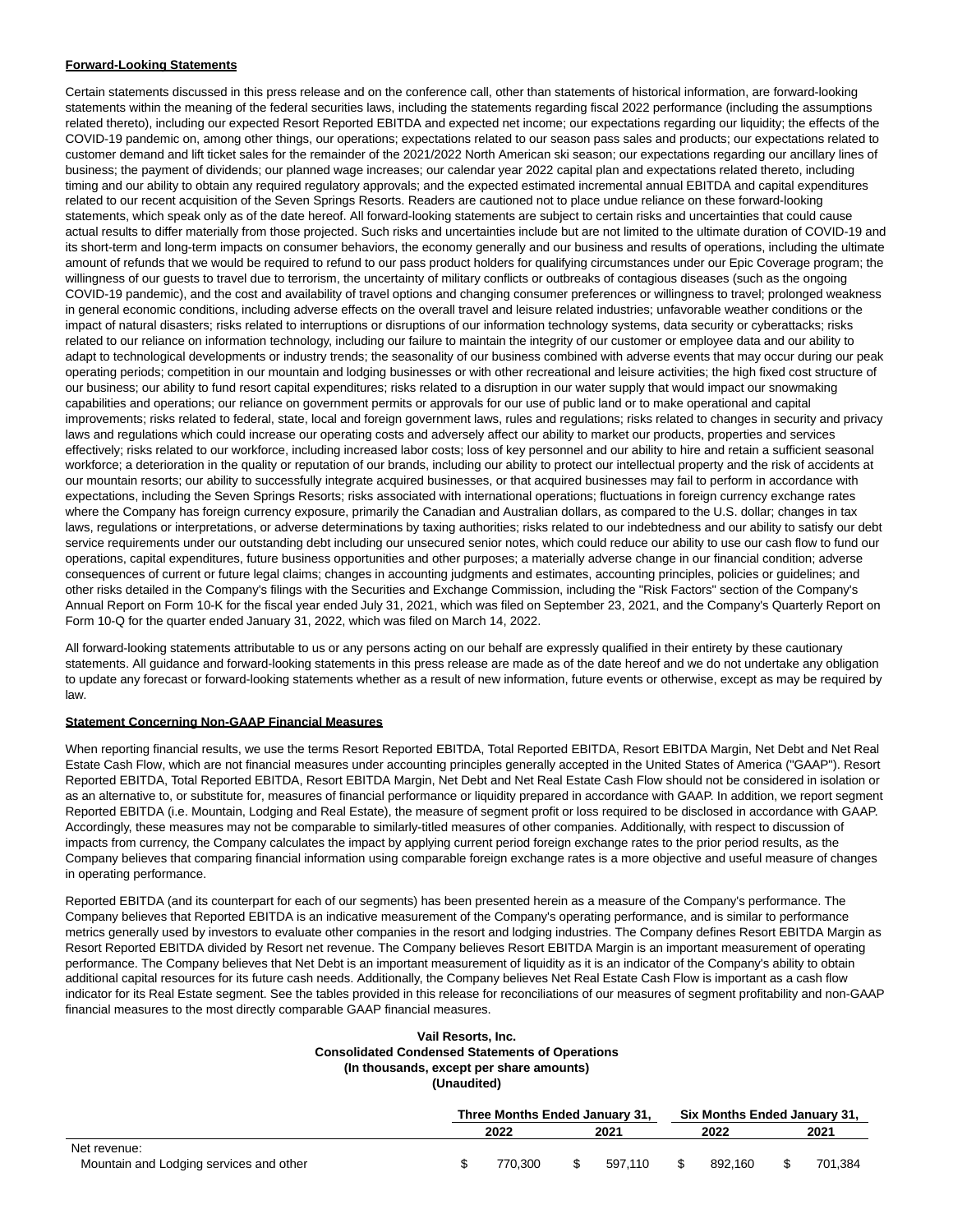| Mountain and Lodging retail and dining                                 | 136,055       | 87,219        | 189,456      | 114,477       |
|------------------------------------------------------------------------|---------------|---------------|--------------|---------------|
| Resort net revenue                                                     | 906,355       | 684,329       | 1,081,616    | 815,861       |
| <b>Real Estate</b>                                                     | 180           | 315           | 495          | 569           |
| Total net revenue                                                      | 906,535       | 684,644       | 1,082,111    | 816,430       |
| Segment operating expense:                                             |               |               |              |               |
| Mountain and Lodging operating expense                                 | 364,336       | 293,971       | 548.061      | 448,108       |
| Mountain and Lodging retail and dining cost of products sold           | 53,715        | 37,366        | 77.944       | 54,498        |
| General and administrative                                             | 91,261        | 78,121        | 168,495      | 137,150       |
| Resort operating expense                                               | 509,312       | 409,458       | 794,500      | 639,756       |
| Real Estate operating expense                                          | 1,511         | 1,615         | 2,981        | 3,065         |
| Total segment operating expense                                        | 510,823       | 411,073       | 797,481      | 642,821       |
| Other operating (expense) income:                                      |               |               |              |               |
| Depreciation and amortization                                          | (62,070)      | (62, 663)     | (123, 559)   | (125, 291)    |
| Gain on sale of real property                                          | 931           |               | 962          |               |
| Change in estimated fair value of contingent consideration             | (16, 780)     | (1,000)       | (18, 780)    | (1,802)       |
| Gain (loss) on disposal of fixed assets and other, net                 | 7,347         | (2, 192)      | 16,214       | (2,761)       |
| Income from operations                                                 | 325,140       | 207,716       | 159,467      | 43,755        |
| Mountain equity investment income, net                                 | 818           | 1,180         | 2,332        | 5,166         |
| Investment income and other, net                                       | 257           | 167           | 756          | 510           |
| Foreign currency (loss) gain on intercompany loans                     | (2,870)       | 5,135         | (2,039)      | 5,675         |
| Interest expense, net                                                  | (37, 366)     | (37, 847)     | (76, 911)    | (73, 254)     |
| Income (loss) before (provision for) benefit from income taxes         | 285,979       | 176,351       | 83,605       | (18, 148)     |
| (Provision for) benefit from income taxes                              | (52, 049)     | (27, 221)     | 7,804        | 10,257        |
| Net income (loss)                                                      | 233,930       | 149,130       | 91,409       | (7,891)       |
| Net (income) loss attributable to noncontrolling interests             | (10, 539)     | (1, 332)      | (7,350)      | 1,923         |
| Net income (loss) attributable to Vail Resorts, Inc.                   | \$<br>223,391 | \$<br>147,798 | \$<br>84,059 | \$<br>(5,968) |
| Per share amounts:                                                     |               |               |              |               |
| Basic net income (loss) per share attributable to Vail Resorts, Inc.   | \$<br>5.51    | \$<br>3.67    | \$<br>2.08   | \$<br>(0.15)  |
| Diluted net income (loss) per share attributable to Vail Resorts, Inc. | \$<br>5.47    | \$<br>3.62    | \$<br>2.06   | \$<br>(0.15)  |
| Cash dividends declared per share                                      | \$<br>0.88    | \$            | \$<br>1.76   | \$            |
| Weighted average shares outstanding:                                   |               |               |              |               |
| <b>Basic</b>                                                           | 40,538        | 40,288        | 40,493       | 40,268        |
| <b>Diluted</b>                                                         | 40,820        | 40,809        | 40,837       | 40,268        |

|                                                                     | Vail Resorts, Inc.                                              |               |                              |         |          |  |
|---------------------------------------------------------------------|-----------------------------------------------------------------|---------------|------------------------------|---------|----------|--|
| <b>Consolidated Condensed Statements of Operations - Other Data</b> | (In thousands)<br>(Unaudited)<br>Three Months Ended January 31, |               | Six Months Ended January 31, |         |          |  |
|                                                                     | 2022                                                            | 2021(1)       | 2022                         | 2021(1) |          |  |
| <b>Other Data:</b>                                                  |                                                                 |               |                              |         |          |  |
| Mountain Reported EBITDA                                            | \$<br>388,493                                                   | \$<br>282,529 | \$<br>277,529                | \$      | 197,369  |  |
| Lodging Reported EBITDA                                             | 9,368                                                           | (6, 478)      | 11,919                       |         | (16,098) |  |
| <b>Resort Reported EBITDA</b>                                       | 397,861                                                         | 276,051       | 289,448                      |         | 181,271  |  |
| <b>Real Estate Reported EBITDA</b>                                  | (400)                                                           | (1,300)       | (1,524)                      |         | (2, 496) |  |
| <b>Total Reported EBITDA</b>                                        | 397,461                                                         | \$<br>274,751 | \$<br>287,924                | \$      | 178,775  |  |
| Mountain stock-based compensation                                   | \$<br>5,415                                                     | \$<br>5,461   | \$<br>10.783                 | \$      | 10,262   |  |
| Lodging stock-based compensation                                    | 982                                                             | 1,037         | 1,977                        |         | 1,928    |  |
| Resort stock-based compensation                                     | 6,397                                                           | 6,498         | 12,760                       |         | 12,190   |  |
| Real Estate stock-based compensation                                | 82                                                              | 81            | 144                          |         | 143      |  |
| Total stock-based compensation                                      | \$<br>6,479                                                     | \$<br>6,579   | \$<br>12,904                 | \$      | 12,333   |  |

 $<sup>(1)</sup>$  On August 1, 2021, the Company revised its segment reporting to move certain dining and golf operations from the Lodging segment to the</sup> Mountain segment. Segment results for the three and six months ended January 31, 2021 have been retrospectively adjusted to reflect current period presentation.

#### **Vail Resorts, Inc. Mountain Segment Operating Results (In thousands, except Effective Ticket Price "ETP") (Unaudited)**

|      |                                | Percentage      |      |                              | Percentage      |
|------|--------------------------------|-----------------|------|------------------------------|-----------------|
|      | Three Months Ended January 31, | <b>Increase</b> |      | Six Months Ended January 31, | <b>Increase</b> |
| 2022 | 2021(1)                        | (Decrease)      | 2022 | 2021(1)                      | (Decrease)      |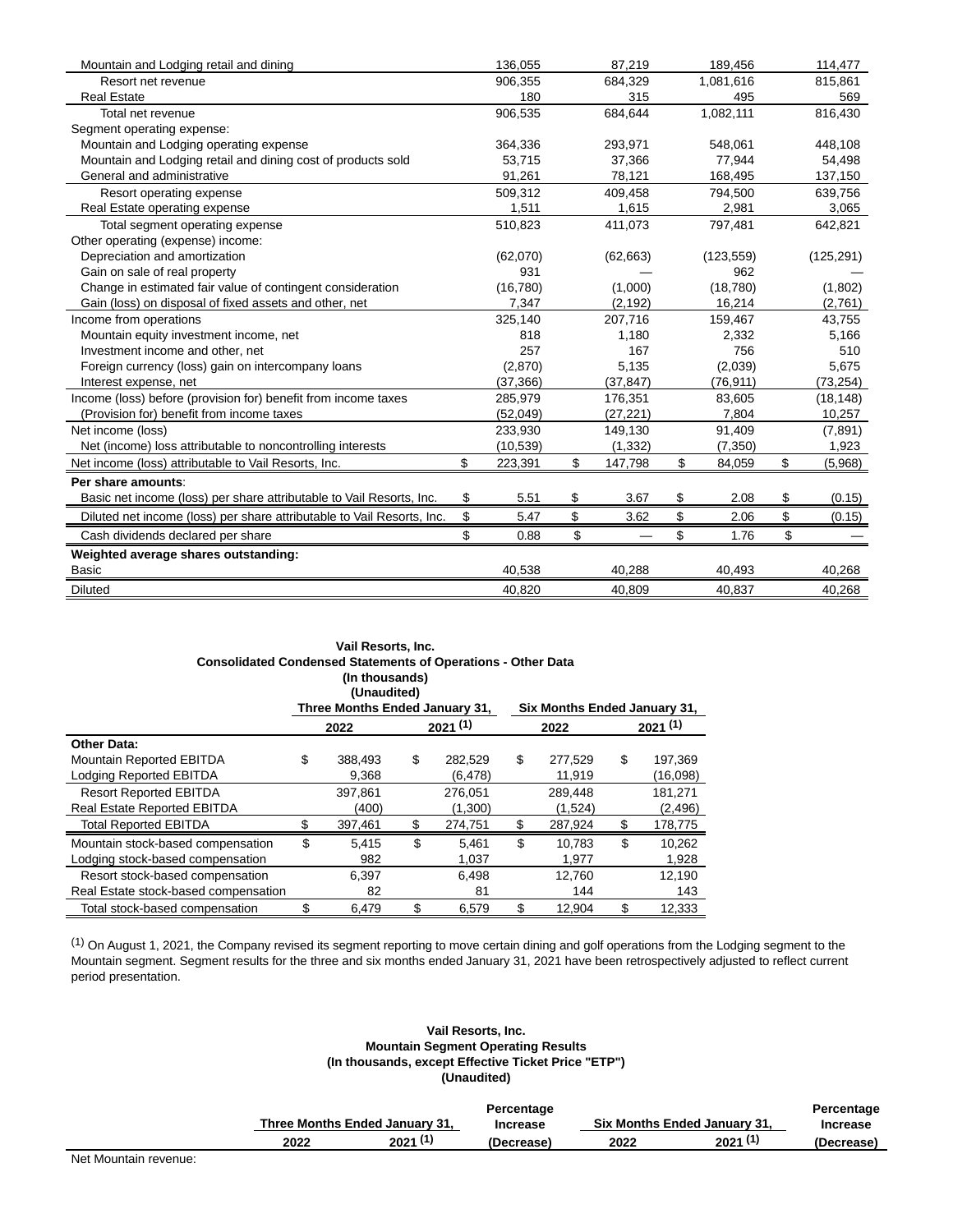| Lift                            | \$<br>521,582 | \$<br>430,775 | 21.1   | %    | \$<br>535,911 | \$<br>463,866 | 15.5   | %             |
|---------------------------------|---------------|---------------|--------|------|---------------|---------------|--------|---------------|
| Ski school                      | 92,072        | 56,390        | 63.3   | $\%$ | 93,545        | 58,434        | 60.1   | %             |
| Dining                          | 54,049        | 32,227        | 67.7   | %    | 66,569        | 35,295        | 88.6   | $\%$          |
| Retail/rental                   | 126,831       | 90,126        | 40.7   | %    | 155,207       | 112,432       | 38.0   | $\%$          |
| Other                           | 39,841        | 32,460        | 22.7   | %    | 92,443        | 71,430        | 29.4   | %             |
| Total Mountain net revenue      | 834,375       | 641,978       | 30.0   | %    | 943,675       | 741,457       | 27.3   | $\frac{0}{0}$ |
| Mountain operating expense:     |               |               |        |      |               |               |        |               |
| Labor and labor-related         |               |               |        |      |               |               |        |               |
| benefits                        | 178,692       | 145,619       | 22.7   | %    | 259,119       | 212,415       | 22.0   | %             |
| Retail cost of sales            | 36,288        | 28,123        | 29.0   | %    | 50,911        | 40.975        | 24.2   | $\%$          |
| Resort related fees             | 36,885        | 26,391        | 39.8   | %    | 39,993        | 28,985        | 38.0   | $\%$          |
| General and administrative      | 77,525        | 65,766        | 17.9   | %    | 142,262       | 115,721       | 22.9   | %             |
| Other                           | 117,310       | 94,730        | 23.8   | %    | 176,193       | 151,158       | 16.6   | $\%$          |
| <b>Total Mountain operating</b> |               |               |        |      |               |               |        |               |
| expense                         | 446,700       | 360,629       | 23.9   | $\%$ | 668,478       | 549,254       | 21.7   | %             |
| Mountain equity investment      |               |               |        |      |               |               |        |               |
| income, net                     | 818           | 1,180         | (30.7) | %    | 2,332         | 5,166         | (54.9) | %             |
| Mountain Reported EBITDA        | 388,493       | \$<br>282,529 | 37.5   | %    | \$<br>277,529 | \$<br>197,369 | 40.6   | $\%$          |
|                                 |               |               |        |      |               |               |        |               |
| Total skier visits              | 7,360         | 6,716         | 9.6    | %    | 7,576         | 7,003         | 8.2    | %             |
| <b>ETP</b>                      | \$<br>70.87   | \$<br>64.14   | 10.5   | %    | \$<br>70.74   | \$<br>66.24   | 6.8    | %             |

 $<sup>(1)</sup>$  On August 1, 2021, the Company revised its segment reporting to move certain dining and golf operations from the Lodging segment to the</sup> Mountain segment. Segment results for the three and six months ended January 31, 2021 have been retrospectively adjusted to reflect current period presentation.

#### **Vail Resorts, Inc. Lodging Operating Results (In thousands, except ADR and Revenue per Available Room ("RevPAR")) (Unaudited)**

|                                 | Three Months Ended January 31, |    | Percentage<br><b>Increase</b> |            | Six Months Ended January 31, |              | Percentage<br><b>Increase</b> |            |               |
|---------------------------------|--------------------------------|----|-------------------------------|------------|------------------------------|--------------|-------------------------------|------------|---------------|
|                                 | 2022                           |    | 2021(1)                       | (Decrease) |                              | 2022         | 2021                          | (Decrease) |               |
| Lodging net revenue:            |                                |    |                               |            |                              |              |                               |            |               |
| Owned hotel rooms               | \$<br>13,584                   | \$ | 6,708                         | 102.5      | %                            | \$<br>35,067 | \$<br>14,073                  | 149.2      | %             |
| Managed condominium rooms       | 33,125                         |    | 20,336                        | 62.9       | %                            | 46.209       | 29.665                        | 55.8       | %             |
| Dining                          | 8.375                          |    | 2.448                         | 242.1      | %                            | 18,650       | 3,541                         | 426.7      | %             |
| Transportation                  | 5,766                          |    | 2,947                         | 95.7       | %                            | 7.559        | 2,947                         | 156.5      | $\%$          |
| Golf                            |                                |    |                               |            | nm                           | 5,118        | 3,691                         | 38.7       | $\%$          |
| Other                           | 9,269                          |    | 7,894                         | 17.4       | %                            | 21,736       | 17,266                        | 25.9       | $\%$          |
|                                 | 70,119                         |    | 40,333                        | 73.9       | $\%$                         | 134,339      | 71,183                        | 88.7       | $\%$          |
| Payroll cost reimbursements     | 1,861                          |    | 2,018                         | (7.8)      | %                            | 3,602        | 3,221                         | 11.8       | %             |
| Total Lodging net revenue       | 71,980                         |    | 42,351                        | 70.0       | $\%$                         | 137,941      | 74,404                        | 85.4       | $\%$          |
| Lodging operating expense:      |                                |    |                               |            |                              |              |                               |            |               |
| Labor and labor-related         |                                |    |                               |            |                              |              |                               |            |               |
| benefits                        | 30.089                         |    | 22,391                        | 34.4       | %                            | 57.738       | 40.872                        | 41.3       | %             |
| General and administrative      | 13.736                         |    | 12,355                        | 11.2       | %                            | 26,233       | 21,429                        | 22.4       | %             |
| Other                           | 16,926                         |    | 12,065                        | 40.3       | %                            | 38,449       | 24,980                        | 53.9       | %             |
|                                 | 60,751                         |    | 46,811                        | 29.8       | $\%$                         | 122,420      | 87,281                        | 40.3       | %             |
| Reimbursed payroll costs        | 1,861                          |    | 2,018                         | (7.8)      | %                            | 3,602        | 3,221                         | 11.8       | %             |
| Total Lodging operating expense | 62,612                         |    | 48,829                        | 28.2       | $\%$                         | 126,022      | 90,502                        | 39.2       | $\%$          |
| <b>Lodging Reported EBITDA</b>  | \$<br>9,368                    | \$ | (6, 478)                      | 244.6      | $\%$                         | \$<br>11,919 | \$<br>(16,098)                | 174.0      | %             |
|                                 |                                |    |                               |            |                              |              |                               |            |               |
| Owned hotel statistics:         |                                |    |                               |            |                              |              |                               |            |               |
| <b>ADR</b>                      | \$<br>338.39                   | \$ | 275.33                        | 22.9       | %                            | \$<br>296.18 | \$<br>240.84                  | 23.0       | %             |
| <b>RevPAR</b>                   | \$<br>161.00                   | \$ | 97.07                         | 65.9       | %                            | \$<br>164.96 | \$<br>75.03                   | 119.9      | $\frac{0}{0}$ |
| Managed condominium             |                                |    |                               |            |                              |              |                               |            |               |
| statistics:                     |                                |    |                               |            |                              |              |                               |            |               |
| <b>ADR</b>                      | \$<br>501.70                   | \$ | 415.97                        | 20.6       | %                            | \$<br>371.67 | \$<br>346.25                  | 7.3        | %             |
| <b>RevPAR</b>                   | \$<br>165.86                   | \$ | 87.47                         | 89.6       | %                            | \$<br>101.49 | \$<br>58.02                   | 74.9       | $\frac{0}{0}$ |
| Owned hotel and managed         |                                |    |                               |            |                              |              |                               |            |               |
| condominium statistics          |                                |    |                               |            |                              |              |                               |            |               |
| (combined):                     |                                |    |                               |            |                              |              |                               |            |               |
| <b>ADR</b>                      | \$<br>463.26                   | \$ | 382.40                        | 21.1       | %                            | \$<br>353.76 | \$<br>317.42                  | 11.4       | %             |
| <b>RevPAR</b>                   | \$<br>165.46                   | \$ | 88.98                         | 86.0       | %                            | \$<br>121.13 | \$<br>60.89                   | 98.9       | %             |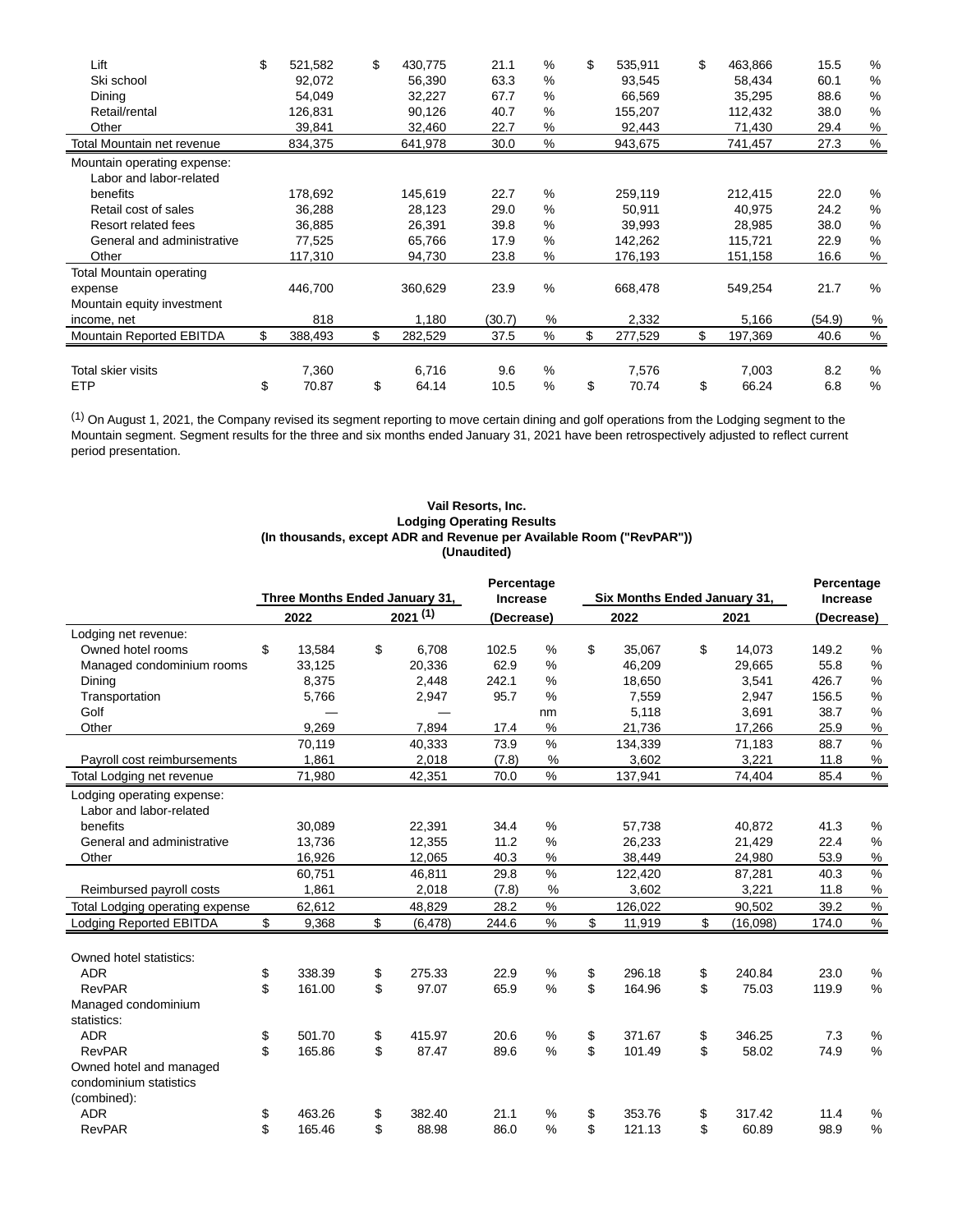(1) On August 1, 2021, the Company revised its segment reporting to move certain dining and golf operations from the Lodging segment to the Mountain segment. Segment results for the three and six months ended January 31, 2021 have been retrospectively adjusted to reflect current period presentation.

#### **Key Balance Sheet Data (In thousands) (Unaudited)**

|                                               | As of January 31, |           |    |           |  |
|-----------------------------------------------|-------------------|-----------|----|-----------|--|
|                                               |                   | 2022      |    | 2021      |  |
| Real estate held for sale and investment      | S                 | 95.331    | S  | 96.801    |  |
| Total Vail Resorts, Inc. stockholders' equity | \$                | 1.565.542 | S  | 1.460.703 |  |
| Long-term debt, net                           |                   | 2,695,589 |    | 2,768,015 |  |
| Long-term debt due within one year            |                   | 63,746    |    | 112,796   |  |
| Total debt                                    |                   | 2,759,335 |    | 2,880,811 |  |
| Less: cash and cash equivalents               |                   | 1,407,019 |    | 1,301,003 |  |
| Net debt                                      |                   | 1.352.316 | S. | 1.579.808 |  |

#### **Reconciliation of Measures of Segment Profitability and Non-GAAP Financial Measures**

Presented below is a reconciliation of net income (loss) attributable to Vail Resorts, Inc. to Total Reported EBITDA for the three and six months ended January 31, 2022 and 2021.

|                                                                | (In thousands)<br>(Unaudited) |                                |    |          |    | (In thousands)<br>(Unaudited) |    |           |  |  |
|----------------------------------------------------------------|-------------------------------|--------------------------------|----|----------|----|-------------------------------|----|-----------|--|--|
|                                                                |                               | Three Months Ended January 31, |    |          |    | Six Months Ended January 31,  |    |           |  |  |
|                                                                | 2021(2)<br>2022               |                                |    | 2022     |    | 2021(2)                       |    |           |  |  |
| Net income (loss) attributable to Vail Resorts, Inc.           | \$                            | 223,391                        | \$ | 147,798  | \$ | 84,059                        | \$ | (5,968)   |  |  |
| Net income (loss) attributable to noncontrolling interests     |                               | 10,539                         |    | 1,332    |    | 7,350                         |    | (1,923)   |  |  |
| Net income (loss)                                              |                               | 233,930                        |    | 149,130  |    | 91,409                        |    | (7,891)   |  |  |
| Provision for (benefit from) income taxes                      |                               | 52,049                         |    | 27,221   |    | (7,804)                       |    | (10, 257) |  |  |
| Income (loss) before provision for (benefit from) income taxes |                               | 285,979                        |    | 176,351  |    | 83,605                        |    | (18, 148) |  |  |
| Depreciation and amortization                                  |                               | 62,070                         |    | 62,663   |    | 123,559                       |    | 125,291   |  |  |
| (Gain) loss on disposal of fixed assets and other, net         |                               | (7, 347)                       |    | 2,192    |    | (16, 214)                     |    | 2,761     |  |  |
| Change in fair value of contingent consideration               |                               | 16,780                         |    | 1,000    |    | 18,780                        |    | 1,802     |  |  |
| Investment income and other, net                               |                               | (257)                          |    | (167)    |    | (756)                         |    | (510)     |  |  |
| Foreign currency loss (gain) on intercompany loans             |                               | 2,870                          |    | (5, 135) |    | 2,039                         |    | (5,675)   |  |  |
| Interest expense, net                                          |                               | 37,366                         |    | 37,847   |    | 76,911                        |    | 73,254    |  |  |
| <b>Total Reported EBITDA</b>                                   |                               | 397,461                        | \$ | 274,751  | \$ | 287,924                       | \$ | 178,775   |  |  |
|                                                                |                               |                                |    |          |    |                               |    |           |  |  |
| Mountain Reported EBITDA                                       | \$                            | 388.493                        | \$ | 282,529  | \$ | 277.529                       | \$ | 197,369   |  |  |
| Lodging Reported EBITDA                                        |                               | 9,368                          |    | (6, 478) |    | 11,919                        |    | (16,098)  |  |  |
| Resort Reported EBITDA <sup>(1)</sup>                          |                               | 397,861                        |    | 276,051  |    | 289,448                       |    | 181,271   |  |  |
| <b>Real Estate Reported EBITDA</b>                             |                               | (400)                          |    | (1,300)  |    | (1,524)                       |    | (2, 496)  |  |  |
| <b>Total Reported EBITDA</b>                                   | \$                            | 397,461                        | \$ | 274,751  | \$ | 287,924                       | \$ | 178,775   |  |  |

(1) Resort represents the sum of Mountain and Lodging

(2) On August 1, 2021, the Company revised its segment reporting to move certain dining and golf operations from the Lodging segment to the Mountain segment. Segment results for the three and six months ended January 31, 2021 have been retrospectively adjusted to reflect current period presentation.

Presented below is a reconciliation of net income attributable to Vail Resorts, Inc. to Total Reported EBITDA for the three and six months ended January 31, 2020.

|                                                        | (In thousands)<br>(Unaudited)  |      | (In thousands)<br>(Unaudited) |  |
|--------------------------------------------------------|--------------------------------|------|-------------------------------|--|
|                                                        | Three Months Ended January 31, |      | Six Months Ended January 31,  |  |
|                                                        | 2020                           | 2020 |                               |  |
| Net income attributable to Vail Resorts, Inc.          | \$<br>206.370                  | \$   | 99,895                        |  |
| Net income attributable to noncontrolling interests    | 10.648                         |      | 7,294                         |  |
| Net income                                             | 217.018                        |      | 107.189                       |  |
| Provision for income taxes                             | 67,313                         |      | 20,750                        |  |
| Income before provision for income taxes               | 284.331                        |      | 127.939                       |  |
| Depreciation and amortization                          | 63.812                         |      | 121,657                       |  |
| Loss (gain) on disposal of fixed assets and other, net | 709                            |      | (1,558)                       |  |
| Change in fair value of contingent consideration       | 1,600                          |      | 2,736                         |  |
| Investment income and other, net                       | (361)                          |      | (638)                         |  |
| Foreign currency loss on intercompany loans            | 798                            |      | 438                           |  |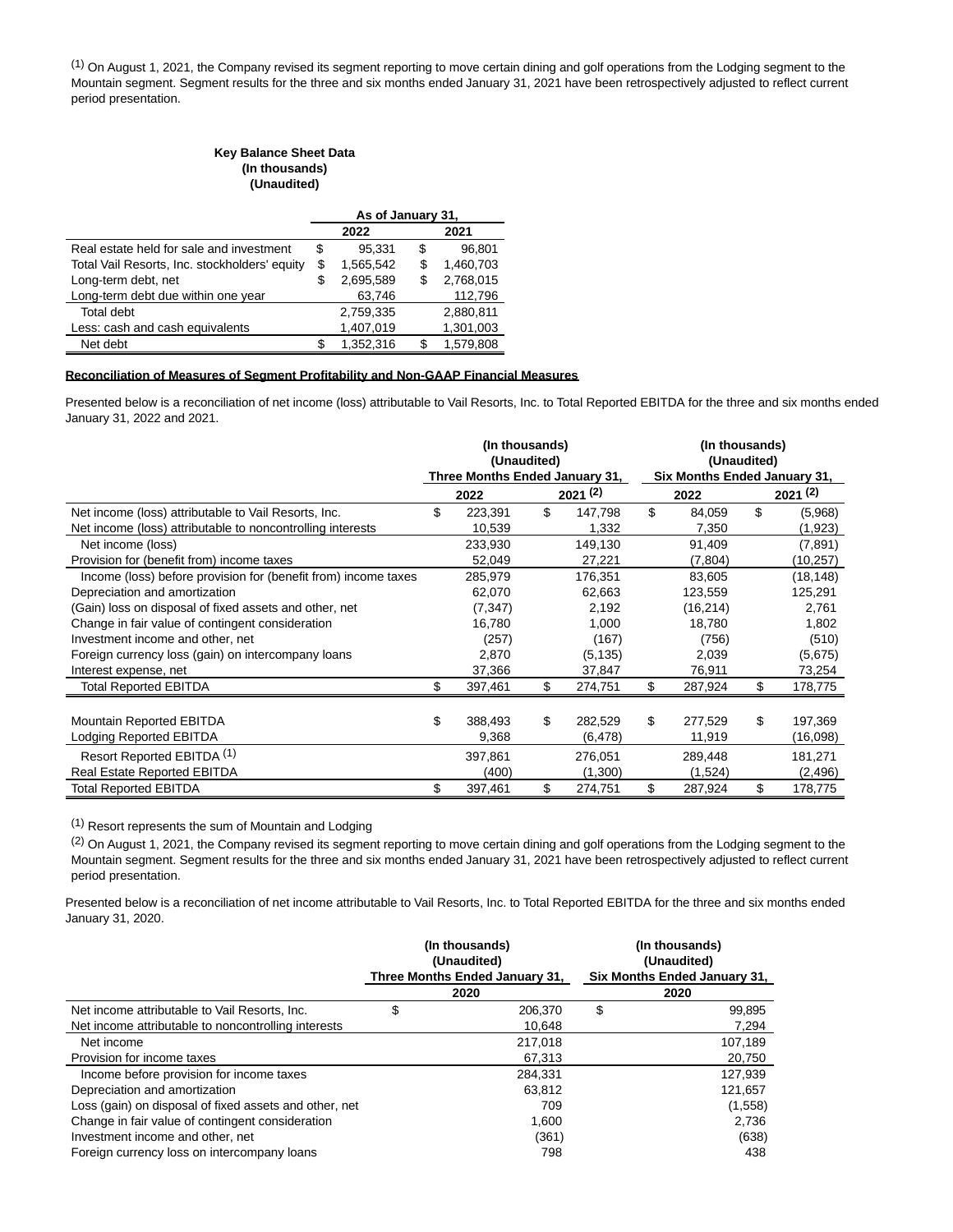| Interest expense, net                 | 26.134  | 48.824        |
|---------------------------------------|---------|---------------|
| <b>Total Reported EBITDA</b>          | 377.023 | 299,398       |
|                                       |         |               |
| Mountain Reported EBITDA              | 372.884 | \$<br>294.975 |
| Lodging Reported EBITDA               | 5,438   | 6,628         |
| Resort Reported EBITDA <sup>(1)</sup> | 378.322 | 301,603       |
| <b>Real Estate Reported EBITDA</b>    | (1,299) | (2,205)       |
| <b>Total Reported EBITDA</b>          | 377.023 | 299,398       |

(1) Resort represents the sum of Mountain and Lodging

(2) On August 1, 2021, the Company revised its segment reporting to move certain dining and golf operations from the Lodging segment to the Mountain segment. Segment results for the three and six months ended January 31, 2020 have been retrospectively adjusted to reflect current period presentation.

Presented below is a reconciliation of net income attributable to Vail Resorts, Inc. to Total Reported EBITDA calculated in accordance with GAAP for the twelve months ended January 31, 2022.

|                                                     | (In thousands)                  |
|-----------------------------------------------------|---------------------------------|
|                                                     | (Unaudited)                     |
|                                                     | <b>Twelve Months Ended</b>      |
|                                                     | January 31, 2022 <sup>(2)</sup> |
| Net income attributable to Vail Resorts, Inc.       | \$<br>217,877                   |
| Net income attributable to noncontrolling interests | 5,880                           |
| Net income                                          | 223,757                         |
| Provision for income taxes                          | 3,179                           |
| Income before provision for income taxes            | 226,936                         |
| Depreciation and amortization                       | 250,853                         |
| Gain on disposal of fixed assets and other, net     | (13,602)                        |
| Change in fair value of contingent consideration    | 31,380                          |
| Investment income and other, net                    | (832)                           |
| Foreign currency gain on intercompany loans         | (568)                           |
| Interest expense, net                               | 155,056                         |
| Total Reported EBITDA                               | \$<br>649,223                   |
|                                                     |                                 |
| Mountain Reported EBITDA                            | \$<br>632,914                   |
| Lodging Reported EBITDA                             | 19,919                          |
| Resort Reported EBITDA <sup>(1)</sup>               | 652,833                         |
| <b>Real Estate Reported EBITDA</b>                  | (3,610)                         |
| <b>Total Reported EBITDA</b>                        | \$<br>649,223                   |

(1) Resort represents the sum of Mountain and Lodging

(2) On August 1, 2021, the Company revised its segment reporting to move certain dining and golf operations from the Lodging segment to the Mountain segment. Segment results for the twelve months ended January 31, 2022 have been retrospectively adjusted to reflect current period presentation, where applicable.

The following table reconciles long-term debt, net to Net Debt and the calculation of Net Debt to Total Reported EBITDA for the twelve months ended January 31, 2022.

|                                    | (In thousands)<br>(Unaudited)<br>As of January 31, 2022 |           |  |  |  |
|------------------------------------|---------------------------------------------------------|-----------|--|--|--|
| Long-term debt, net                | S                                                       | 2,695,589 |  |  |  |
| Long-term debt due within one year |                                                         | 63,746    |  |  |  |
| Total debt                         |                                                         | 2.759.335 |  |  |  |
| Less: cash and cash equivalents    |                                                         | 1,407,019 |  |  |  |
| Net debt                           |                                                         | 1,352,316 |  |  |  |
| Net debt to Total Reported EBITDA  |                                                         | 2.1x      |  |  |  |

The following table reconciles Real Estate Reported EBITDA to Net Real Estate Cash Flow for the three and six months ended January 31, 2022 and 2021.

|                                               | (In thousands)<br>(Unaudited)<br>Three Months Ended January 31. |              |  | (In thousands)<br>(Unaudited)<br>Six Months Ended January 31, |  |         |  |          |
|-----------------------------------------------|-----------------------------------------------------------------|--------------|--|---------------------------------------------------------------|--|---------|--|----------|
|                                               |                                                                 | 2021<br>2022 |  | 2022                                                          |  | 2021    |  |          |
| <b>Real Estate Reported EBITDA</b>            |                                                                 | (400)        |  | (1.300)                                                       |  | (1.524) |  | (2, 496) |
| Non-cash Real Estate cost of sales            |                                                                 |              |  | 195                                                           |  | 227     |  | 383      |
| Non-cash Real Estate stock-based compensation |                                                                 | 82           |  | 81                                                            |  | 144     |  | 143      |